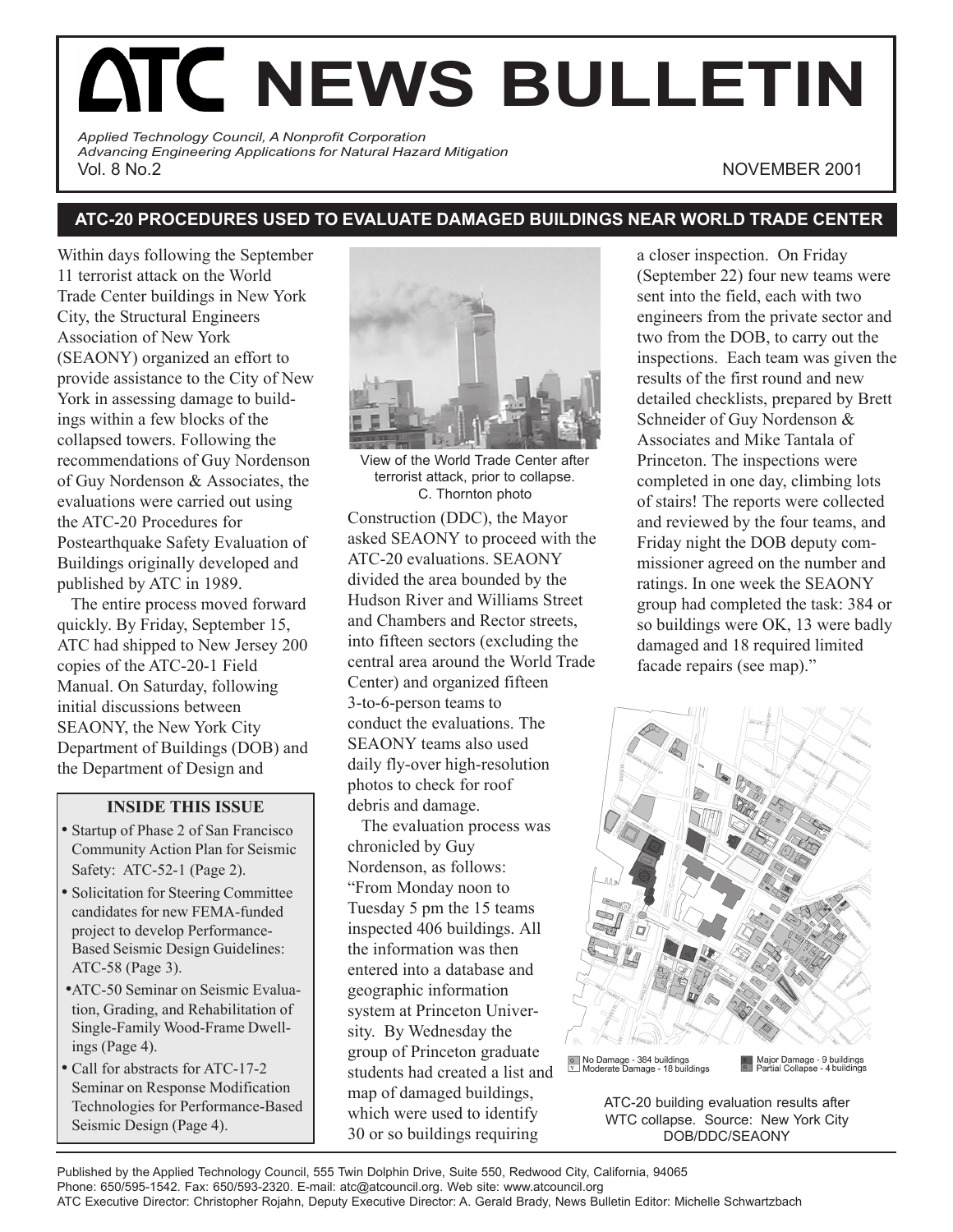## **NEW ATC PROJECTS**

### *Phase II of San Francisco Community Action Plan for Seismic Safety (CAPSS) Now Underway*

San Francisco's Community Action Plan for Seismic Safety (CAPSS), initiated by the Department of Building Inspection in the year 2000, is a wide-ranging program of studies and recommenda-



San Francisco skyline. Courtesy of San Francisco Convention & Visitors Bureau

tions involving City staff, citizens, and experts that will extend over the next several years, and that will develop a basis for earthquake risk reduction and response policy decision-making by the City and County of San Francisco. It will include studies to improve the understanding of the earthquake risk facing San Francisco, and will include the exploration of means to reduce this risk, through building and infrastructure improvement programs, postearthquake response and repair, and public education.

**Phase I** of CAPSS, carried out by ATC under contract to the Department of Building Inspection, was an initial effort to define the Phase II tasks. Phase I involved preliminary evaluations of the seismic risks in

San Francisco and public meetings to obtain input on proposed approaches for reducing these risks. The Phase I findings are documented in the ATC-52 report, *Community Action Plan for Seismic Safety (CAPSS), City and County of San Francisco, Plan Description and Needed Services*, which was completed and submitted to the Department of Building Inspection in late 2000.

**Phase II** of CAPSS (the ATC-52-1 project) commenced in September 2001. Under this phase, which will be completed within the next two years, ATC will carry out the following tasks:

• Conduct a city-wide earthquake vulnerability assessment to determine the significant impacts

that various scenario earthquakes will likely have on the buildings and people of San Francisco;

- Formulate community-backed guidelines and criteria for evaluating, and subsequent repairing or demolishing, earthquake-damaged buildings; and
- Identify and define other practical, achievable, and community-backed seismic hazard mitigation programs.

The project is being carried out by a multidisciplinary team of earthquake engineers, architects, economists, and public relations specialists, including: David Prowler of Prowler Inc. (Project Manager), Laurence Kornfield of the San Francisco Department of Building Inspection (Project Officer), Charles Scawthorn and Hope Seligson of ABS Consulting, William Holmes of Rutherford & Chekene, Elizabeth Seifel of Seifel Consulting, Inc., Kay Wilson and Marcie Adams of Public Affairs Management (PAM), Henry Chang of Structus, Inc., Mary Comerio of ARCH Research, Ramin Golesorkhi of Treadwell & Rollo, and Richard Holguin (formerly of the Los Angeles Department of Building & Safety).

#### *ATC and NIST to Develop an Industry Roadmap for NEHRP-Funded Problem-Focused Research and Development in Earthquake Engineering*

In September 2001 ATC was awarded a contract by the National Institute for Standards and Technology (NIST) to develop an Industry Roadmap for NEHRP\*-Funded Problem-Focused Research and Development in Earthquake Engineering (the ATC-57 project). The process will consist of: (1) an initial effort to obtain input from industry representatives on short-term and long-term needs, and solution approaches to meet those needs; (2) a focused Industry Roadmapping Workshop, involving 30 to 40 invited earthquake-hazard-reduction

specialists, to define time-based goals and program requirements; and (3) a report preparation and review effort to define and document the detailed industry roadmap, based on input received at the Workshop.

The roadmap is expected to address and make recommendations regarding issues, such as the overall goals and objectives of the program in the context of NEHRP agency missions; the expected outcome of the program in terms of loss reduction; critical research and development areas; how existing NEHRP experimental facilities would be

used to support the research and development program; how industry will leverage funding (cash or inkind) from NEHRP; how industry will partner with codes and standards organizations and academic researchers in carrying out the research and development program; a mechanism for establishing annual research and development priorities; a mechanism for independent review and broad dissemination of research and development results; and a mechanism for coordinating research and development between the NEHRP agencies.

\*National Earthquake Hazards Reduction Program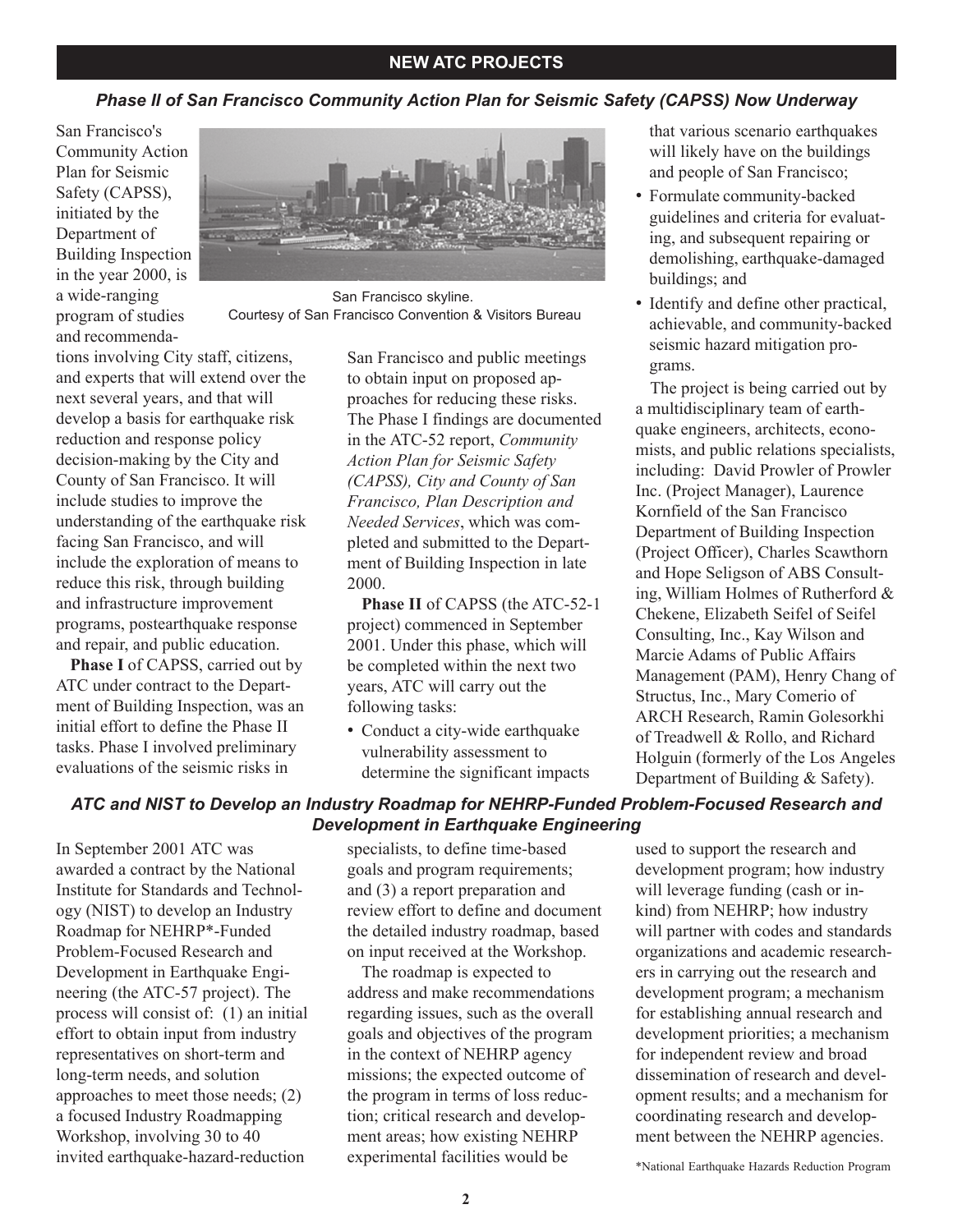### *Candidates Sought for Steering Committee to Develop FEMA-Funded Performance-Based Seismic Design Guidelines*

The Applied Technology Council is seeking candidates for a newly established Steering Committee to oversee and guide a recently initiated effort funded by the Federal Emergency Management Agency (FEMA) to develop Performance-Based Seismic Design Guidelines. The ATC-58 project will consider and build on the FEMA-349 report, *Action Plan for Performance-Based Seismic Design*, which was developed by the Earthquake Engineering Research Institute in the year 2000, and proposes a 10-year, multimillion-dollar research and development plan to create and implement comprehensive performance-based seismic design guidelines for both new and existing construction. It is anticipated that the project products will include structural performance products, nonstructural performance products, risk management products, performance-based seismic design guidelines, and a stakeholders guide. Though the project focus is on the development of performance-based seismic design guidelines, it is anticipated that much of the technology developed will be relevant to other extreme loads, including blast, fire and severe winds.

ATC will engage a 12-person Steering Committee composed of leading representatives from design, research, regulation and stakeholder groups. The role of the advisory Steering Committee is to oversee and guide all aspects of the project, including recommending needed

products, identifying timetables for various activities, and reviewing documents produced under the project. All Steering Committee members will be engaged as consultants to ATC. The composition of the Steering Committee is expected to change over time, depending on project focus and personnel availability. During the 18-month initial phase of the project, it is anticipated that the Steering Committee will meet three times, two of which will be in conjunction with workshops.



Steering Committee members will be selected by the ATC-58 Project Management Committee, in consultation with the FEMA Project Officer and the FEMA Technical Monitor. The goal is to create a Steering Committee that includes broad expertise from different regions of the country, and different professions involved with or benefitting from performance-based design, including architects, building officials, building owners, developers, engineers (specialists in the seismic design of structural and nonstructural components), insurers, lenders, researchers and risk managers. In addition, to ensure that the products are relevant to performance-based design for other extreme loads, consideration is also being given to the inclusion of blast specialists and fire specialists.

**Persons interested in being considered as candidates for the ATC-58 Steering Committee should submit an expression of interest not to exceed four pages in length (a two-page letter and a two-page resume) to ATC by December 31, 2001.** If more than four pages are submitted, only the first four pages will be considered. The names of candidates who are not selected to serve on the Steering Committee will remain on file at ATC and those persons will be considered for possible involvement in other aspects of the project.

The ATC-58 project is being led by a six-person Project Management Committee that includes Christopher Rojahn of ATC (Project Executive Director), Ronald Hamburger of ABS Consulting (Project Technical Director), and Jack Moehle of the University of California at Berkeley. (The three other members have not yet been identified.) The FEMA Project Officer is Michael Mahoney and the FEMA Technical Monitor is Robert Hanson.

# *ATC and DSA to Develop Report on Seismic Safety Inventory of California Public Schools*

At the request of the Division of the State Architect (DSA), California Department of General Services, ATC is preparing a report summarizing the results of a recent seismic safety inventory of California Public Schools, grades K-12, and recom-

mending future mitigation actions (the ATC-59 project). The seismic inventory was mandated by California Assembly Bill 300, which requires the Department to inventory schools of concrete tilt-up construction and those with non-wood-frame

walls that do not meet the minimum requirements of the 1976 *Uniform Building Code*. The report is to be submitted to the California Legislature and the Governor by December 31, 2001. Dennis Bellet of DSA is the Project Officer.